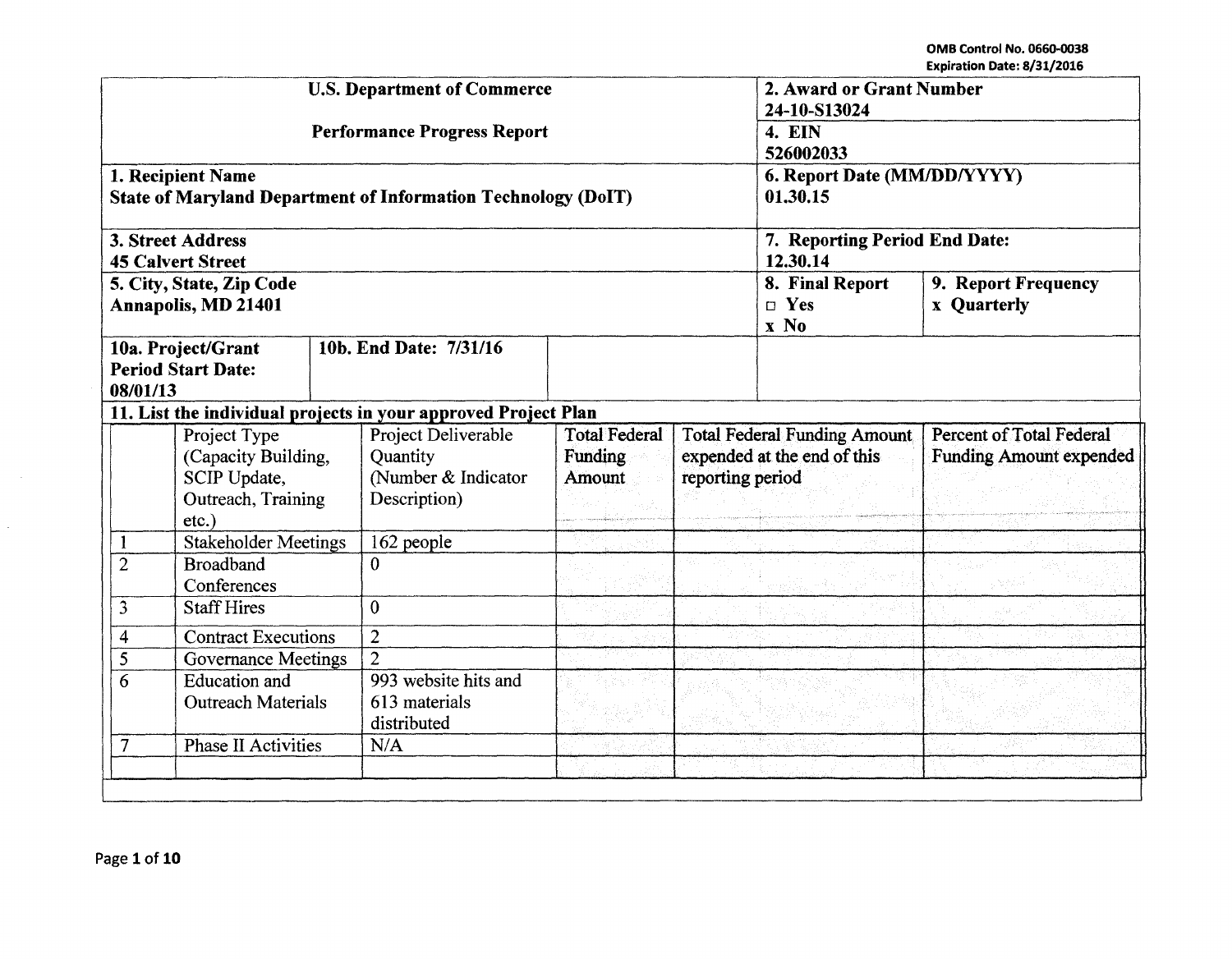lla. Describe your progress meeting each major activity/milestone approved in the Baseline Report for this project; any challenges or obstacles encountered and mitigation strategies you have employed; planned major activities for the next quarter; and any additional project milestones or information.

## Milestone activities:

During the months of October, November, and December the State Broadband team added two additional team members and continued to work on its milestones.

# October:

- 1. Oct. 1: The Maryland Broadband Team attend the Governor's monthly StateStat meetings to report on progress. The SWIC/SPOC and Broadband Outreach Coordinator updated the StateStat Director, the Governor's Homeland Security Advisor, the Governor's legal Counsel, and other high-ranking administration officials on the outreach and education efforts and the measurable statistics for the NPSBN planning.
- 2. Oct. 1: The SWIC/SPOC and Broadband Outreach Coordinator participated in the FirstNet Regional Quarterly SPOC call/webinar.
- 3. Oct. 2: The Broadband Outreach Coordinator gave a presentation on the State's FirstNet work during Urgent Communications "State of the States 2" webinar. Several other states also gave presentations on their work. 215 people participated in the webinar.
- 4. Oct. 7: The Team gave its FirstNet presentation, via an in-person meeting and a webinar, to three people from Baltimore Gas & Electric/Constellation Energy and one person from the Utilities Telecom Council.
- 5. Oct. 10: The Team gave its FirstNet presentation to the Emergency Manager of the MD Department of General Services, the Deputy Chief of the MD Capitol Police, and the Sergeant of the Capitol Police Support Services Unit.
- 6. Oct. 17-19: The SWIC/SPOC attended the AT&T Public Safety Mobile Apps Hackathon in Atlanta, GA. He served as a Public Safety SME and gave input to the participants as they developed apps.
- 7. Oct. 29: The Broadband Outreach Coordinator reviewed the final draft of OEC's Cyber Infrastructure Risk Mitigation Strategies

Page 2 of 10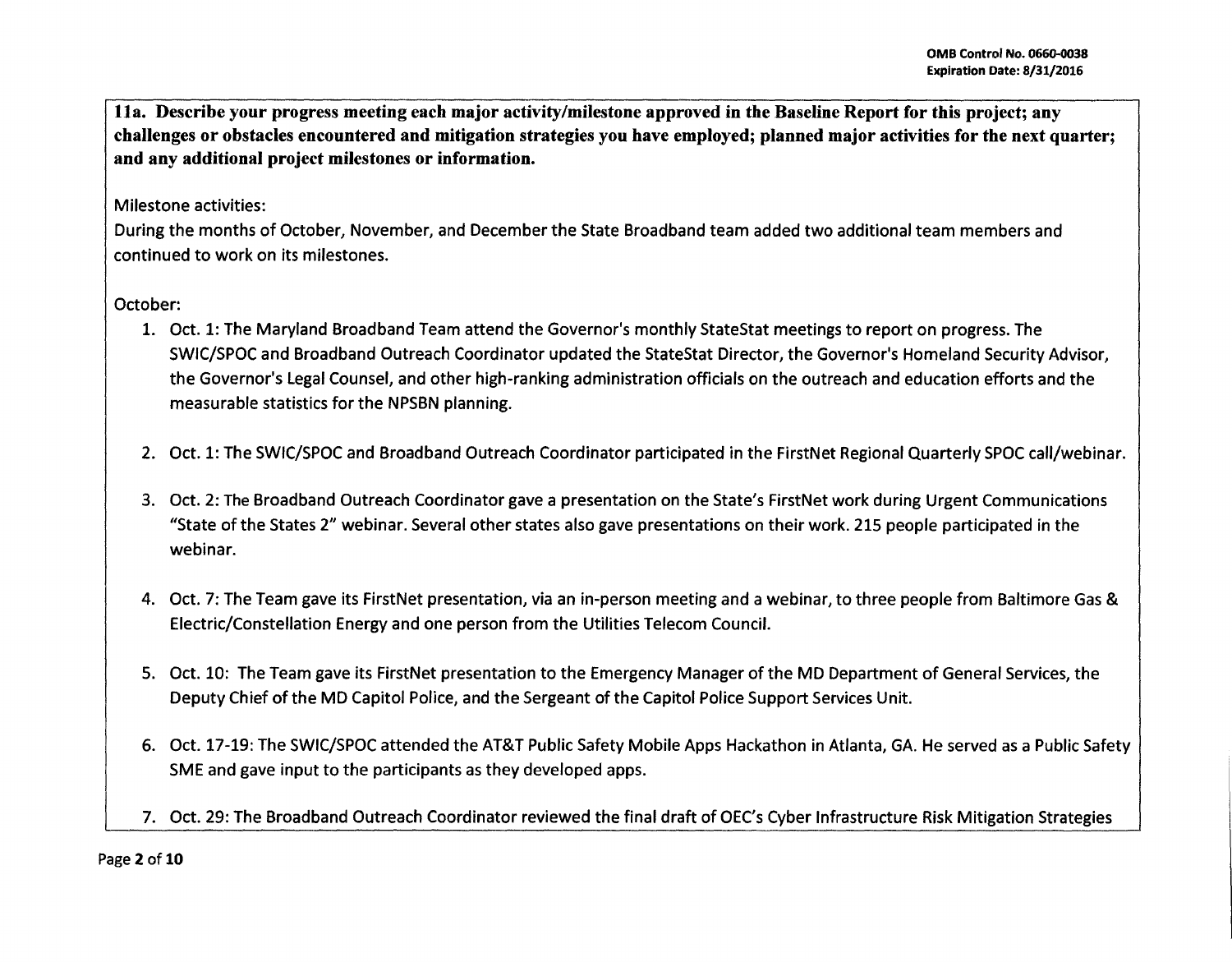$f_{\text{max}}$  ,  $f_{\text{max}}$  ,  $f_{\text{max}}$  ,  $f_{\text{max}}$  ,  $f_{\text{max}}$  ,  $f_{\text{max}}$  ,  $f_{\text{max}}$  ,  $f_{\text{max}}$  ,  $f_{\text{max}}$  ,  $f_{\text{max}}$  ,  $f_{\text{max}}$  ,  $f_{\text{max}}$  ,  $f_{\text{max}}$  ,  $f_{\text{max}}$  ,  $f_{\text{max}}$  ,  $f_{\text{max}}$  ,  $f_{\text{max}}$  ,  $f_{\text{max}}$  ,  $f_{\text$ for FirstNet and provided feedback. This review follows up on the assessment process that took place in the spring to develop the draft.

- 8. Oct. 30: An MOU between the State Department of Information Technology and Allegany County was executed and authorized grant funds for the County to supply one Regional Coordinator to handle the outreach and education in Western Maryland.
- 9. During much of October the Team worked on MACINAC's regional response to FirstNet's Request for Information (RFI) and Public Notice (PN). We conducted researched, contributed to many drafts, revised content, and participated in several regional calls and meetings. The final response was submitted to FirstNet and signed by all SPOCs/SWIC in MACINAC.
- 10. In October, the SWIC/SPOC and Broadband Outreach Coordinator reviewed responses to the Task Order Request for Proposals and held interviews for the two finalists, selecting the candidate.

November:

- 11. Nov. 3: The Maryland Broadband Team attend the Governor's monthly StateStat meetings to report on progress. The SWIC/SPOC updated the StateStat Director, the Governor's Homeland Security Advisor, the Governor's Legal Counsel, and other high-ranking administration officials on the outreach and education efforts and the measurable statistics for the NPSBN planning.
- 12. Nov. 3: The Maryland Broadband Team held a strategy session with our partners at the Eastern Shore Regional GIS Cooperative at Salisbury University and the GIS office at the MD Department of Information Technology to plan a strategy for user needs assessment, collection, and evaluation. Two members of FirstNet participated in the meeting.
- 13. Nov. 6: The Broadband Outreach Coordinator gave a presentation on the State's FirstNet work to the State Emergency Numbers Services Board. This Governor-appointed committee of professionals from the emergency services, the communications and public safety industries examines current trends and needs of the State's 24 Public Safety Answering Points. 43 people attended the presentation.

14. Nov. 7: The SWIC/SPOC and Broadband Outreach Coordinator participated in the FirstNet Region Ill Monthly SPOC/SWIC

Page **3 of 10**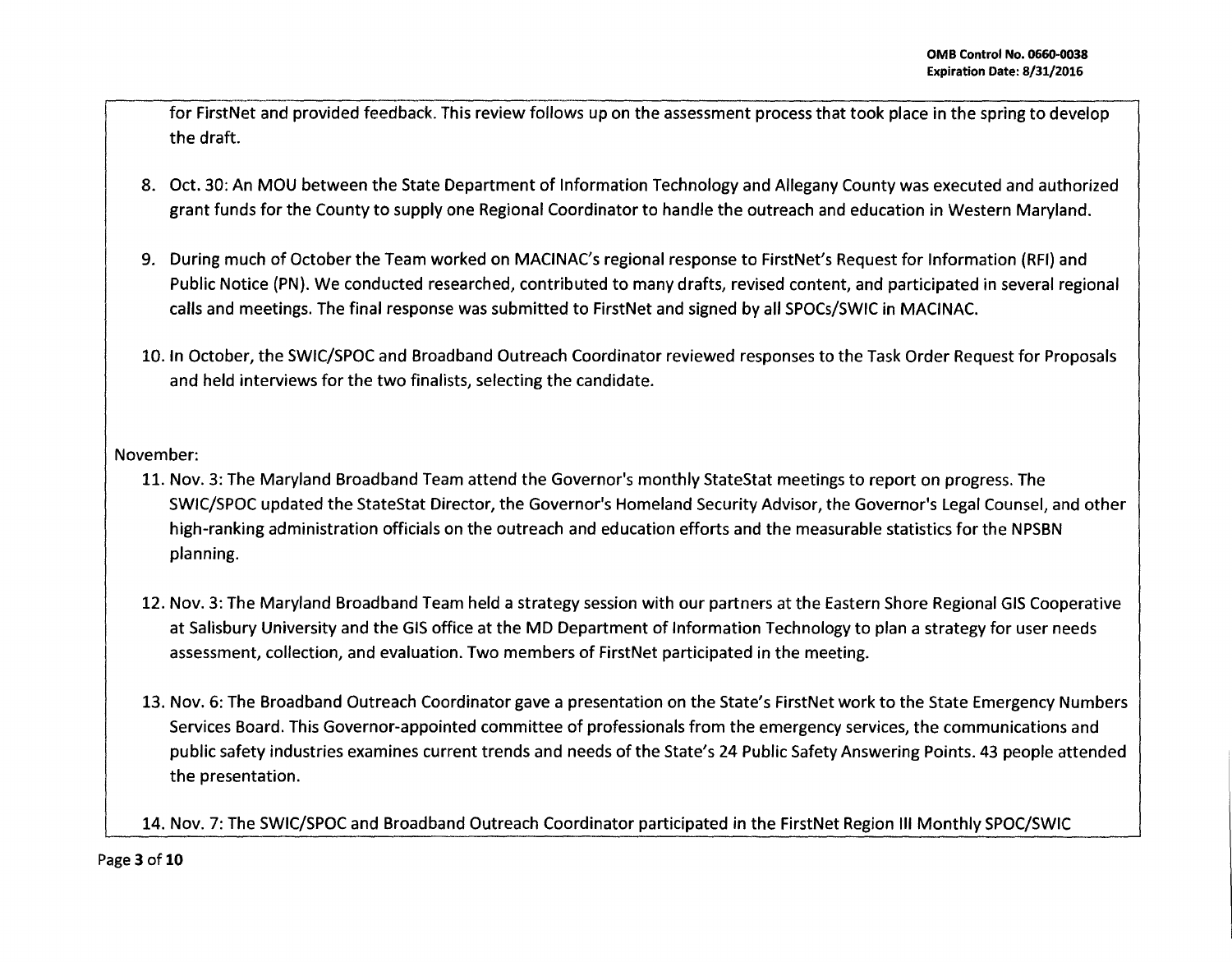call/webinar.

- 15. Nov 12: The SWIC/SPOC participated in a panel at the Performance Institute's event, "Are you prepared for the National Public Safety Broadband Network?" The Panei/Q&A Session covered such topics as: benefits of early adoption; building a roadmap covering finance, technology, and architecture; and developing a sound transition plan. 25 attended the presentation.
- 16. Nov. 13: The Broadband Outreach Coordinator gave a presentation on the State's FirstNet work to the Rural Maryland Council. The RMC, an independent state agency, brings together rural leaders, government solutions to the challenges unique to rural Maryland. The nonpartisan Council is governed by an Executive Board, and all meetings are open to the public. Approximately 1.6 million people live in MD's rural counties. 57 people attended the presentation.
- 17. Nov. 17: Under the leadership of the chair of the SIEC, the Superintendent of the Maryland State Police, the SWIC/SPOC and the Broadband Outreach Coordinator gave a presentation on the State's FirstNet work to the 18 people who attended the meeting. The team received validation on their work and feedback on efforts for 2015.
- 18. Nov. 19: The SWIC/SPOC, the MD Broadband Team, and participants from DC and DE attended a presentation and tour of Northrup Grumman to hear about the company's FirstNet work.
- 19. Nov. 20: The SWIC/SPOC and Broadband Outreach Coordinator gave a presentation and updates on the progress of FirstNet and SLIGP to the Practitioner Steering Committee, the work group that advises the SIEC on all matters related to interoperability around the State. 15 people from State and local public safety, emergency management, and information technology agencies attended.
- 20. Nov. 20: The SWIC/SPOC and Broadband Outreach Coordinator participated in the MD Quarterly SLIGP call with NTIA.
- 21. During November the MD Broadband Team drafted content for the Fall/Winter MD FirstNet team newsletter.
- 22. During November the MD Broadband Team prepared a transition memo for the newly-elected Governor and is prepared to brief his staff on our FirstNet work when called upon.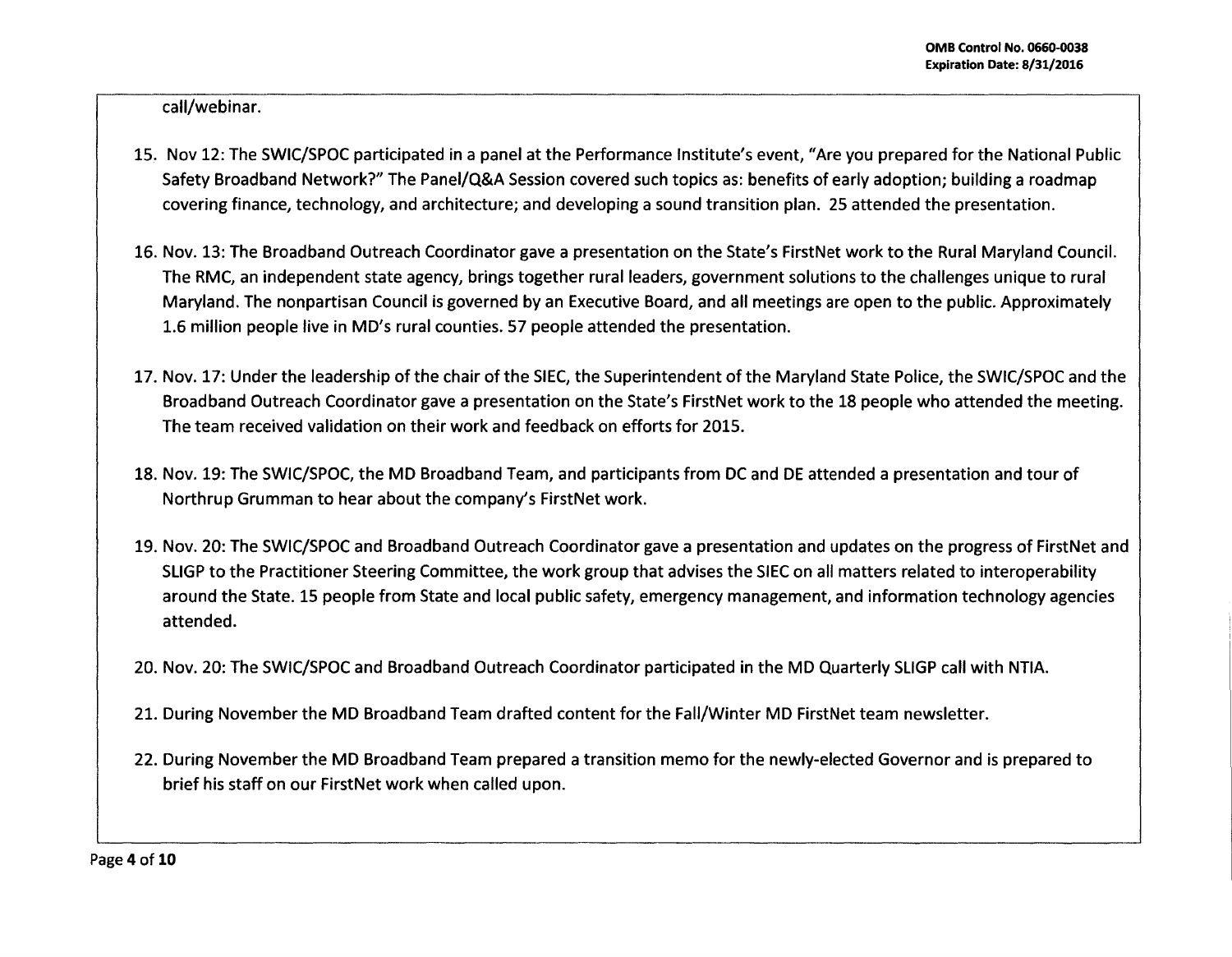December:

- 23. Dec. 4: The Broadband Outreach Coordinator participated in a panel with three other states at the NCSWIC annual conference on each State's FirstNet outreach efforts. 63 people were present for the panel.
- 24. Dec. 9: The SWIC/SPOC and Broadband Outreach Coordinator held a call with Minnesota's SPOC to discuss that state's user data assessment and how we can build on their work in Maryland.
- 25. Dec. 9: The DolT Task Order request for Proposal (TORFP) was executed with Integrity Consulting to bring on the Broadband Technical SME.
- 26. Dec. 10: The Fall/Winter MD FirstNet Broadband Team distributed its newsletter to contacts around the State and via the distribution list of the Maryland Joint Operations Center. More than 450 people received from the newsletter.
- 27. Dec. 11: Two members of the Maryland FirstNet Broadband Team gave a presentation on the State's FirstNet work to the Washington County Local Emergency Planning Committee (LEPC). Local LEPCs are comprised of a cross-section of stakeholders from emergency management, police, fire/rescue, health, social services, public utilities, community groups, and the private sector. 27 people were present for the discussion.
- 28. Dec. 17: The SWIC/SPOC gave a presentation on the State's FirstNet work to the Prince George's County Public Safety Technology Working Group. 11 people were present for the discussion.
- 29. Dec. 17: Two members of the Maryland FirstNet Broadband Team gave a presentation on the State's FirstNet work to the Maryland Fire Chiefs Association Briefing. 17 people were present for the discussion.

30. Dec. 19: The SWIC/SPOC participated in the FirstNet Region Ill Monthly SPOC/SWIC call/webinar.

31. Dec. 22: A kick-off call was held with the subcontractor brought on by the DolT TORPF to discuss the scope of work with the Broadband Outreach Coordinator.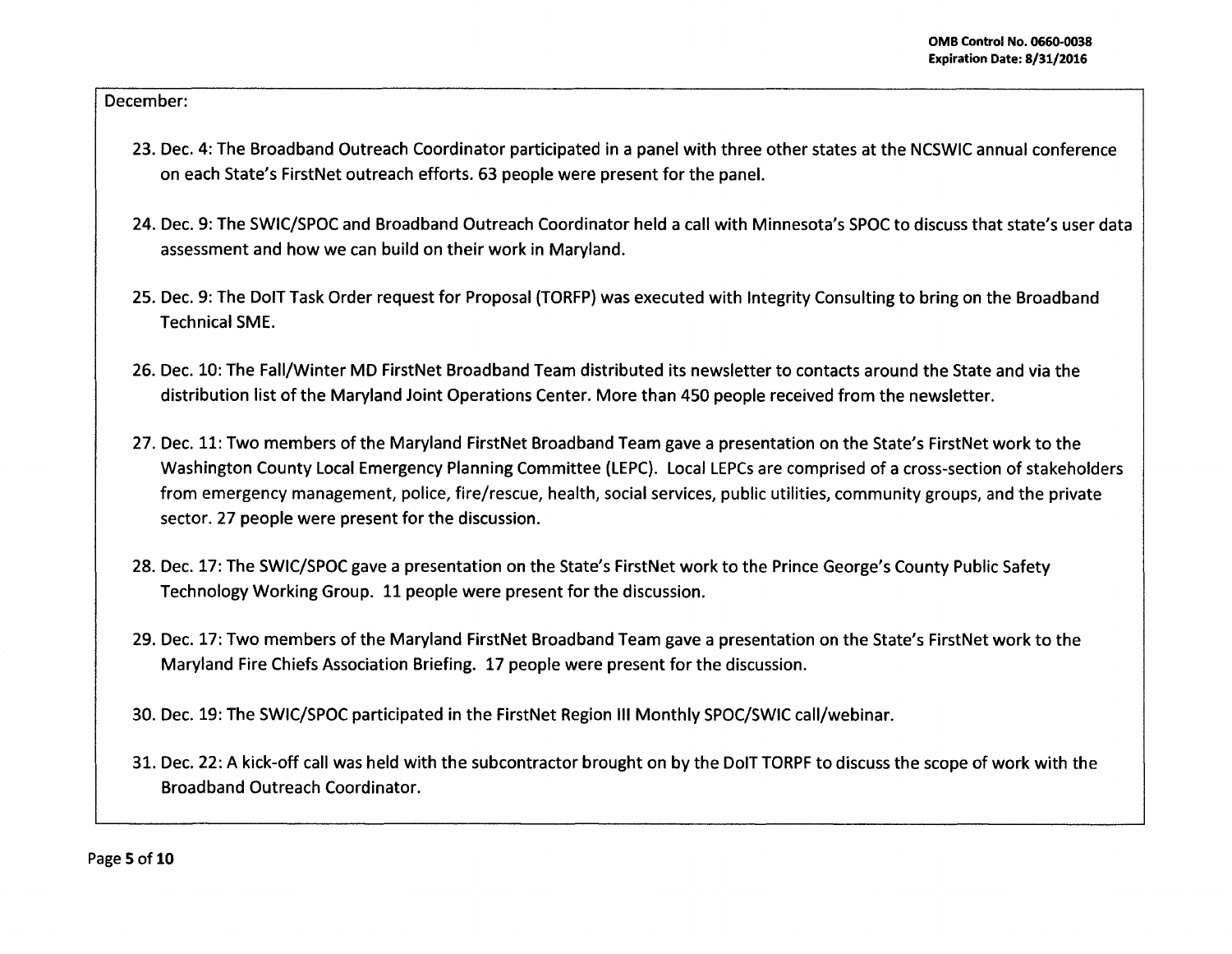- 32. Dec. 30: The SWIC/SPOC drafted and submitted a closeout memo to document the position's responsibilities upon retirement on 12.31.14.
- 33. During October, November, and December the SWIC/SPOC and Broadband Outreach Coordinator participated in monthly MACINAC meetings to prepare for the January 2015 Regional Workshop. The Broadband Outreach Coordinator secured three speakers at the conference and worked to invite State and local participants.
- 34. During October, November, and December, the ESRGC/Salisbury University worked on Website Development. The ESRGC team migrated content from existing Share Point site to State of Maryland-approved HTML5/JavaScript template, including responsive design. The team worked with the DolT web team to secure the domain: firstnet.maryland.gov. They provided a site content guide to the Maryland Broadband Team which is helpful to understand the file structure of the site and how to change/update content using GitHub repository. Following that, the Maryland Broadband Team completed the technology side of the website redesign. The ESRGC team also provided Mapping Support to the project by providing examples of mapping work completed during the broadband mapping grant detailing broadband coverage areas. They reviewed and commented on potential data menu for pilot during the Nov. 3 meeting. They presented examples of existing and ancillary data sources for population density, number of users, and location of roads and other infrastructure. They prepared a statewide 2x2 mile grid for potential future analysis. The MD Broadband Team collaborated on the work designing a project pilot to test our user needs assessment and collection methodology and tools in the field.

### Social Media

- 1. In this quarter, the @MDinterOP Twitter account earned 8.8k impressions, averaging 97 per day. We gained 80 followers to bring our total to 366 followers. We also continue to update our Facebook page and Linkedln account.
- 2. On our website this quarter, we had 400 sessions, 265 users, and 993 page views. 60.5% were new users and 39.5% were returning users.

# PROJECTED TASKS TO BE COMPLETED NEXT PERIOD

1. Website: Update website with new material prepared by the MD Broadband team. Design and implement a secure portion of

#### Page 6 of 10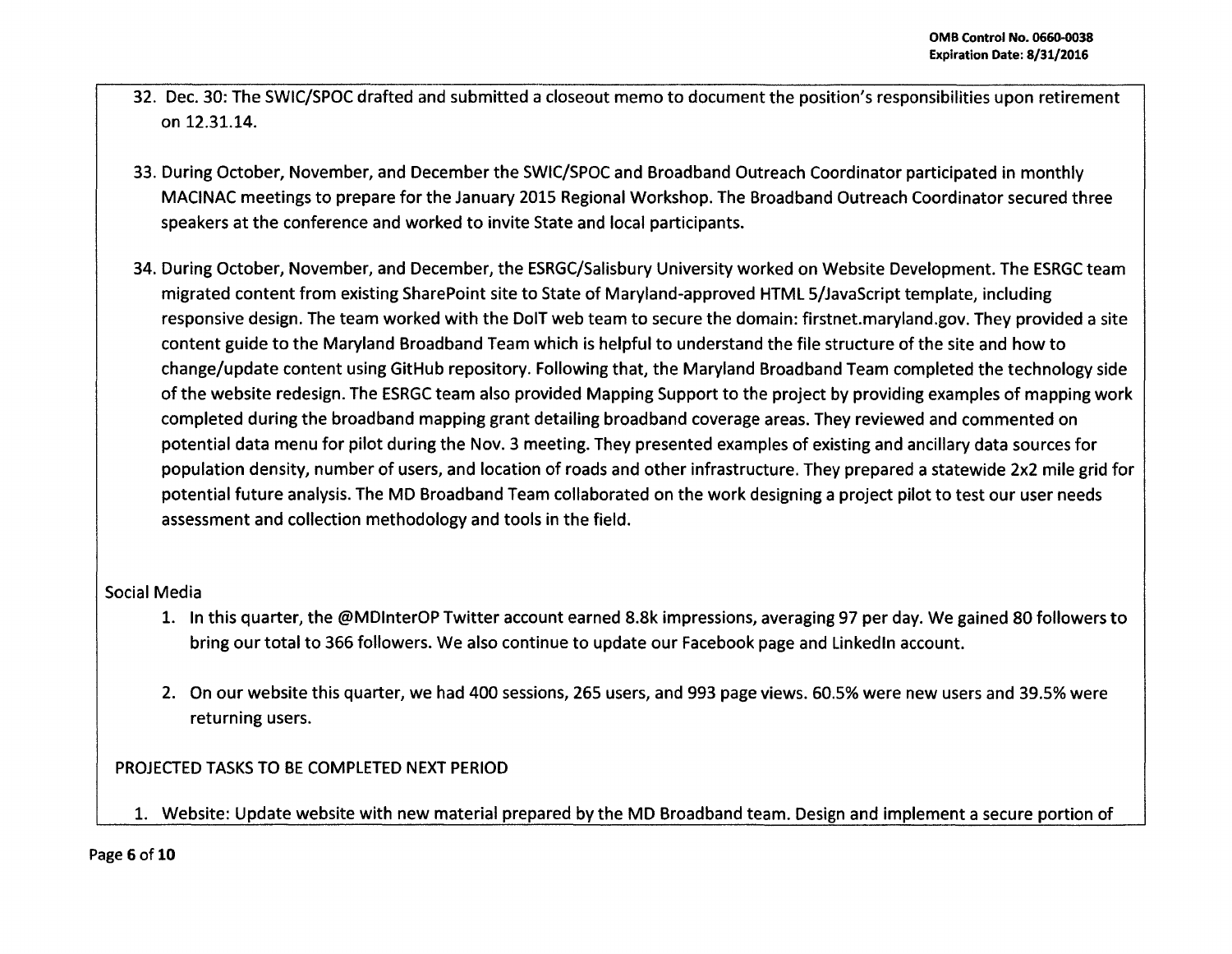.

the site for data sharing and communication.

2. User Needs Assessment and Collection: Work with the pilot counties/agencies to build a comprehensive GIS database related to the demand for first responder that supports the analytics necessary to show the value of FirstNet for emergency response. Develop analytical techniques to determine locations where gaps exist between existing wireless data coverage and potential demand for wireless data coverage among first responders. Expand pilot data coverage and analytical techniques statewide.

llb.lfthe project team anticipates requesting any changes to the approved Baseline Report in the next quarter, describe those below. Note that any substantive changes to the Baseline Report must be approved by the Department of Commerce before implementation.

The SWIC/SPOC is retiring at the end of Dec. 2014. This will affect our personnel salary and fringe match since the acting SPOC as of Jan. 1, 201 will be 100% grant funded. The Assistant Bureau Chief/Chief Information Officer; Technology and Information Management Command of the Maryland Department of State Police will take over the programmatic oversight and will contribute to the personnel match, however at a likely lower percentage.

llc. Provide any other information that would be useful to NTIA as it assesses this project's progress.

11 d. Describe any success stories or best practices you have identified. Please be as specific as possible

12. Personnel

12a. If the project is not fully staffed, describe how any lack of staffing may impact the project's time line and when the project will be fully staffed.

12b. Staffing Table

| <b>Job Title</b> | FTE % | <b>Project(s)</b> Assigned                                 | <b>hange</b> |
|------------------|-------|------------------------------------------------------------|--------------|
| <b>SWIC</b>      | 25%   | Serve as State Single Point of Contact and responsible for | None         |
|                  |       | oversight of all SLIGP work                                |              |

Page 7 of 10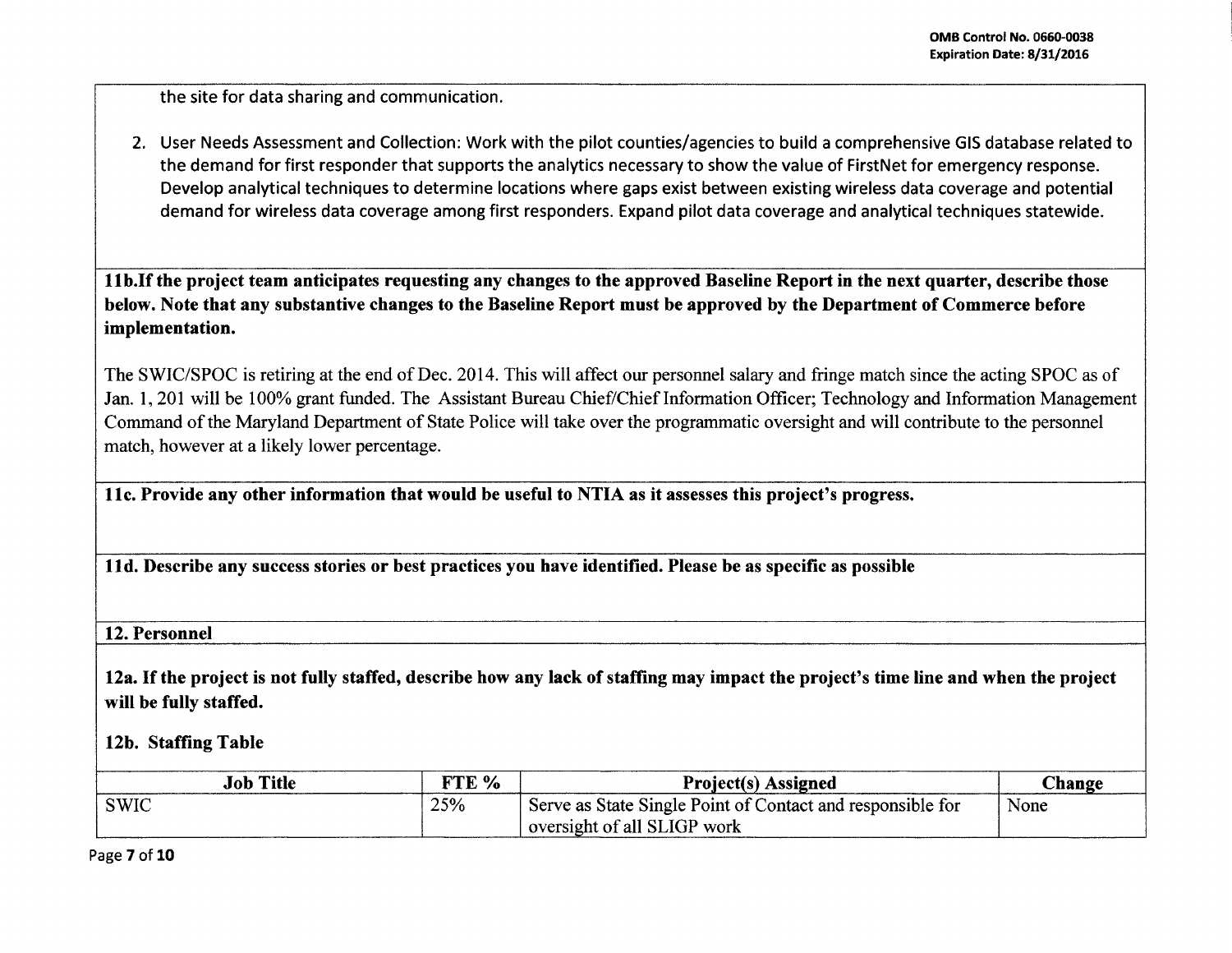| <b>DoIT AAG</b><br>.025%                                                                                                                 |                                                          |                              |                                       | Serve as Legal Authority for State to enter into agreements<br>and MOUs with vendors and contractors | none                     |             |                                            |                                         |                           |
|------------------------------------------------------------------------------------------------------------------------------------------|----------------------------------------------------------|------------------------------|---------------------------------------|------------------------------------------------------------------------------------------------------|--------------------------|-------------|--------------------------------------------|-----------------------------------------|---------------------------|
| Add Row<br><b>Remove Row</b>                                                                                                             |                                                          |                              |                                       |                                                                                                      |                          |             |                                            |                                         |                           |
| 13. Subcontracts (Vendors and/or Subrecipients)                                                                                          |                                                          |                              |                                       |                                                                                                      |                          |             |                                            |                                         |                           |
| 13a. Subcontracts Table - Include all subcontractors. The totals from this table must equal the "Subcontracts Total" in Question<br>14f. |                                                          |                              |                                       |                                                                                                      |                          |             |                                            |                                         |                           |
| Name                                                                                                                                     | Subcontract<br>Purpose                                   | Type<br>(Vendor/Su<br>brec.) | RFP/R<br><b>FQ</b><br>Issued<br>(Y/N) | Contra<br>ct<br>Execut<br>ed<br>(Y/N)                                                                | <b>Start</b><br>Date     | End<br>Date | <b>Total Federal</b><br>Funds<br>Allocated | Total<br>Matching<br>Funds<br>Allocated | Project and %<br>Assigned |
| University<br>of<br>Maryland                                                                                                             | <b>Broadband</b><br>Outreach<br>Administrator            | Contractor                   | $\overline{\mathbf{N}}$               | $\overline{\mathbf{Y}}$                                                                              | 8.1.13                   | 7.31.<br>16 | \$480,000                                  | $\overline{30}$                         | N/A                       |
| Integrity<br>Consulting                                                                                                                  | <b>Broadband SME</b>                                     | Contractor                   | $\overline{\mathbf{Y}}$               | $\overline{\mathbf{Y}}$                                                                              | 12.9.14                  | 7.31.<br>16 | \$313,560                                  | $\overline{\$0}$                        | N/A                       |
| University<br>of<br>Maryland                                                                                                             | Regional<br>Coordinator<br>Team for 4<br>interop regions | Contractor                   | $\mathbf N$                           | Y                                                                                                    | 2.1.14                   | 7.31.<br>16 | \$518,275                                  | \$0                                     | N/A                       |
| Allegany<br>County                                                                                                                       | Regional<br>Coordinator for<br>one region                | Contractor                   | ${\bf N}$                             | $\overline{\mathbf{Y}}$                                                                              | 10.30.14                 | 7.31.<br>16 | \$75,000                                   | $\overline{\textbf{S}}$ <sup>0</sup>    |                           |
| Salisbury<br><b>State</b><br>University                                                                                                  | Website<br>Developer and<br><b>GIS</b>                   | Contractor                   | ${\bf N}$                             | $\overline{Y}$<br>(Task<br>Order<br>MOU)                                                             | 6.5.14                   | 7.31.<br>16 | \$330,000                                  | \$0                                     | N/A                       |
| Motorola                                                                                                                                 | <b>Site Surveys</b>                                      | Vendor                       | $\overline{Y}$                        | Y                                                                                                    | Phase II -<br><b>TBD</b> | 7.31.<br>16 | \$0                                        | \$358,240                               | N/A                       |
| All<br>Hazards<br>Consortiu                                                                                                              | Regional<br>Coordination<br><b>MACINAC</b>               | Contractor*                  | $\overline{\mathbf{Y}}$               | $\overline{Y}$                                                                                       | 9.25.14                  | 7.31.<br>16 | \$90,750*                                  | $\mathbf{0}$                            | N/A                       |

Page 8 of 10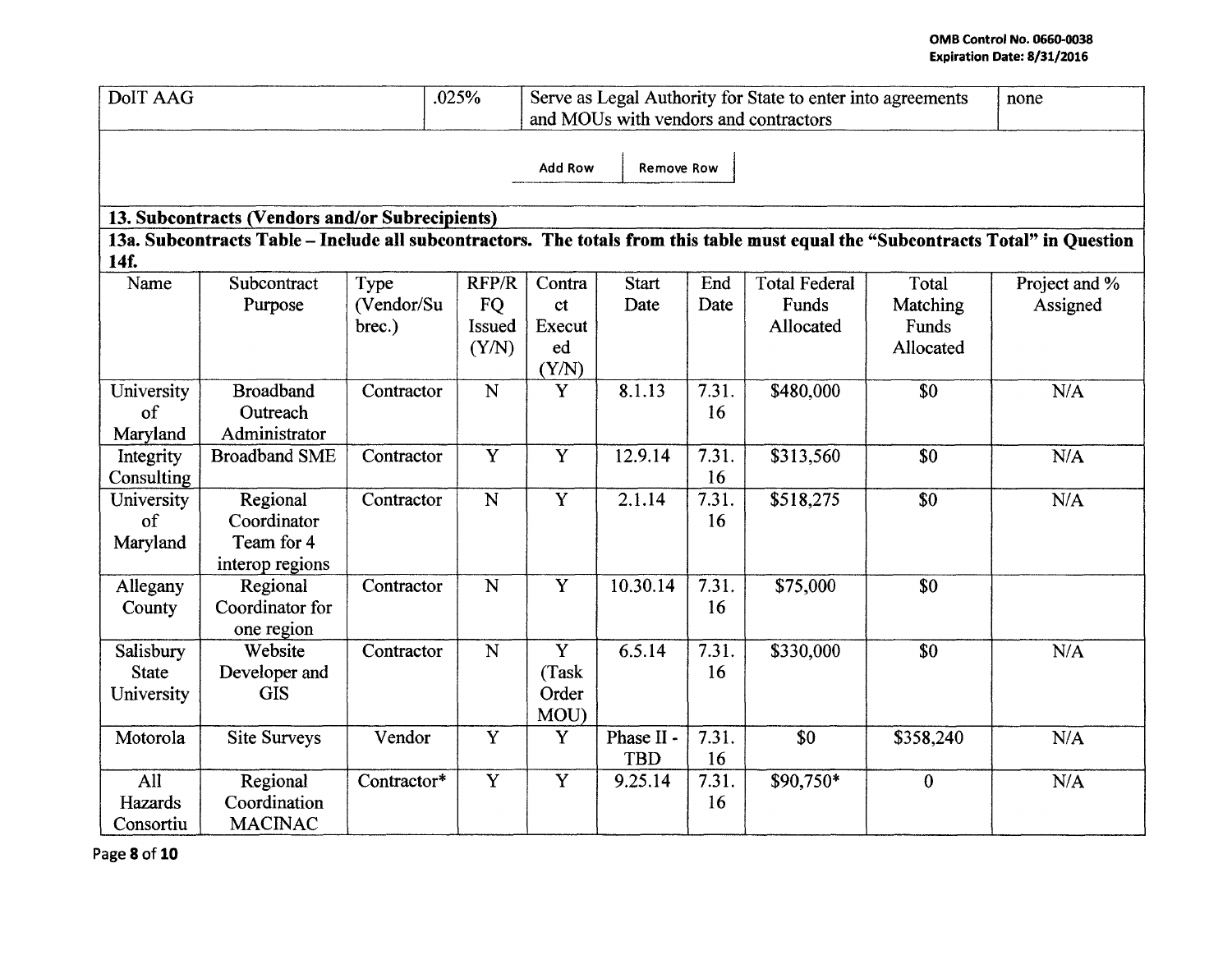| m                                                                                                                                                                                                                        |                                                                                                                                       |                                                                                |             |              |             |  |              |                          |  |                             |
|--------------------------------------------------------------------------------------------------------------------------------------------------------------------------------------------------------------------------|---------------------------------------------------------------------------------------------------------------------------------------|--------------------------------------------------------------------------------|-------------|--------------|-------------|--|--------------|--------------------------|--|-----------------------------|
| Add Row<br>Remove Row                                                                                                                                                                                                    |                                                                                                                                       |                                                                                |             |              |             |  |              |                          |  |                             |
| 13b. Describe any challenges encountered with vendors and/or subrecipients.                                                                                                                                              |                                                                                                                                       |                                                                                |             |              |             |  |              |                          |  |                             |
|                                                                                                                                                                                                                          | *The sole source contract amount with the All Hazards Consortium is listed in the "other" category on Section 14 of this PPR. This    |                                                                                |             |              |             |  |              |                          |  |                             |
|                                                                                                                                                                                                                          |                                                                                                                                       | contract is unique and does not fit within the subcontracts total.             |             |              |             |  |              |                          |  |                             |
|                                                                                                                                                                                                                          |                                                                                                                                       |                                                                                |             |              |             |  |              |                          |  |                             |
|                                                                                                                                                                                                                          | 14. Budget Worksheet<br>Columns 2, 3 and 4 must match your current project budget for the entire award, which is the SF-424A on file. |                                                                                |             |              |             |  |              |                          |  |                             |
|                                                                                                                                                                                                                          |                                                                                                                                       | Only list matching funds that the Department of Commerce has already approved. |             |              |             |  |              |                          |  |                             |
|                                                                                                                                                                                                                          |                                                                                                                                       |                                                                                |             |              |             |  |              |                          |  |                             |
| *Please note that these reported figures for federal funds expended and approved matching funds expended are now cumulative. Previous<br>figures reported in these columns in PPRs for Q1-Q3 were reported as quarterly. |                                                                                                                                       |                                                                                |             |              |             |  |              |                          |  |                             |
|                                                                                                                                                                                                                          |                                                                                                                                       |                                                                                |             |              |             |  |              |                          |  |                             |
| Project Budget                                                                                                                                                                                                           |                                                                                                                                       | Federal                                                                        | Approved    |              | Total       |  | Federal      | <b>Approved Matching</b> |  | <b>Total Funds Expended</b> |
| Element $(1)$                                                                                                                                                                                                            |                                                                                                                                       | Funds                                                                          | Matching    |              | Budget (4)  |  | Funds        | Funds Expended (6)       |  | (7)                         |
|                                                                                                                                                                                                                          |                                                                                                                                       | Awarded (2)                                                                    | Funds $(3)$ |              |             |  | Expended (5) |                          |  |                             |
| a. Personnel Salaries                                                                                                                                                                                                    |                                                                                                                                       | \$0                                                                            |             | \$108,660    | \$108,660   |  | $\bf{0}$     | \$41,146.42              |  | \$41,146.42                 |
| b. Personnel Fringe                                                                                                                                                                                                      |                                                                                                                                       | \$0                                                                            |             | \$30,240     | \$30,240    |  | $\mathbf{0}$ | \$4,565.12               |  | \$4,565.12                  |
| <b>Benefits</b>                                                                                                                                                                                                          |                                                                                                                                       |                                                                                |             |              |             |  |              |                          |  |                             |
| c. Travel                                                                                                                                                                                                                |                                                                                                                                       | \$149,082                                                                      |             | $\mathbf{0}$ | \$149,082   |  | \$14,009.42  | 0                        |  | \$14,009.42                 |
| d. Equipment                                                                                                                                                                                                             |                                                                                                                                       | 0                                                                              |             | $\mathbf{0}$ | $\bf{0}$    |  | $\theta$     | $\overline{0}$           |  | $\Omega$                    |
| e. Materials/Supplies                                                                                                                                                                                                    |                                                                                                                                       | \$13,694                                                                       |             | $\Omega$     | \$13,694    |  | \$2,681.60   | $\mathbf{0}$             |  | \$2,681.60                  |
| f. Subcontracts Total                                                                                                                                                                                                    |                                                                                                                                       | \$1,731,835                                                                    |             | \$358,240    | \$2,090,075 |  | \$207,235.89 | $\theta$                 |  | \$207,235.89                |
| g. Other                                                                                                                                                                                                                 |                                                                                                                                       | \$90,750                                                                       |             | $\Omega$     | \$90,750    |  | \$0          | \$14,943.08              |  | \$14,943.08                 |
| h. Total Costs                                                                                                                                                                                                           |                                                                                                                                       | \$1,985,361                                                                    |             | \$497,140    | \$2,482,501 |  | \$223,926.91 | 60,654.62                |  | \$284,581.53                |
| i. % of Total<br>80%<br>20%                                                                                                                                                                                              |                                                                                                                                       | 100%                                                                           |             | 80%          | 20%         |  | 100%         |                          |  |                             |
| 15. Certification: I certify to the best of my knowledge and belief that this report is correct and complete for performance of                                                                                          |                                                                                                                                       |                                                                                |             |              |             |  |              |                          |  |                             |
| activities for the purpose(s) set forth in the award documents.                                                                                                                                                          |                                                                                                                                       |                                                                                |             |              |             |  |              |                          |  |                             |